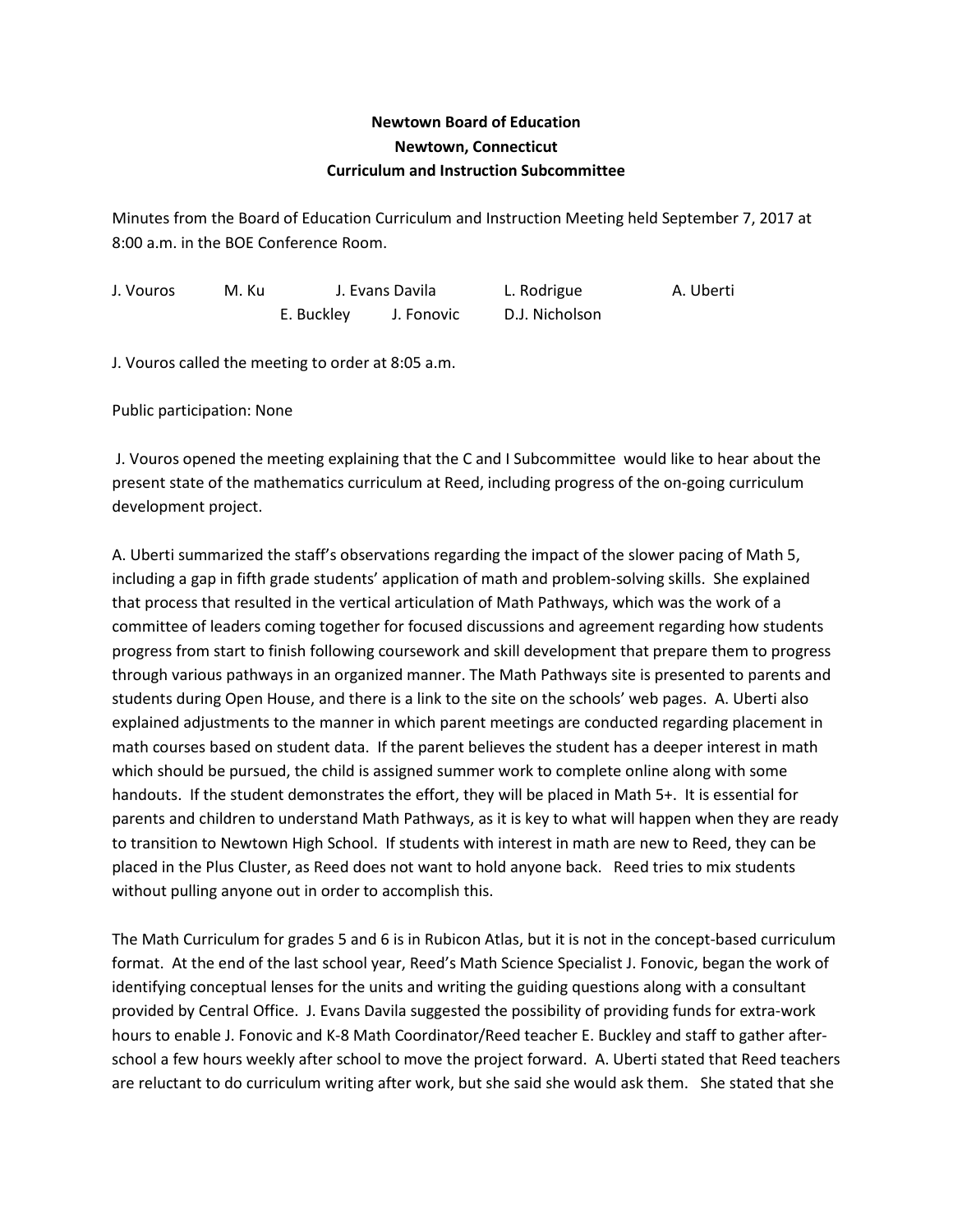has been successful in offering staff time during the last school week in June for these projects, and some staff have agreed to work additional hours during the summer months.

M. Ku distributed her notes summarizing the timeline of the math curriculum which has extended over a period beginning prior to the 2015-16 school year, and she expressed the need for this project to be completed. M. Ku stated that the math curriculum needs to be put online on Rubicon Atlas, so it corresponds with what is being taught in the classroom. M. Ku suggested that the Math curriculum possibly be taken down from Rubicon. A. Uberti explained that it is in a different type of format, and still reflects what is being taught; additionally, she stated her agreement that the project needs to be moved forward and revised. A. Uberti explained the need to rewrite the whole Math curriculum at Reed, with the issue being adequate time for staff to work on this project. L. Rodrigue stated there is the need for a discussion between J. Evans Davila, A. Uberti and L. Rodrigue on how to prioritize and plan for the work to occur during the school year and summer months. J. Evans Davila offered the solution of opting to remove "public view" of the existing curriculum through the Rubicon Atlas platform until the project has been completed; it was determined that before such action is considered, J. Fonovic review the curriculum on Rubicon Atlas and let J. Evans Davila know if this is advisable. M. Ku requested that A. Uberti return to C and I with an update on the data for Math 5+ courses that Reed had provided three-years prior during the Math Self-Study Presentation to the Board of Education . A. Uberti suggested this occur at the end of October. With the discussion of Reed's Math Curriculum being concluded, A. Uberti, J. Fonovic, and E. Buckley left the meeting to return to Reed.

J. Vorous opened the discussion of Project Lead the Way, with Newtown High School teacher D. Nicholson present to answer questions pertaining to the Introduction to Engineering Design course. J. Vorous expressed that the Board is excited about the STEM Partnership with Project Lead the Way being in place at the high school; however, the C & I has a potential concern with the way in which students are scheduled this year. Last year the high school had one section taught by two teachers, with students in a cohort structure. Now, in the second year, the students are placed in two section more teachers providing the instruction in math courses and the sciences, meaning the students are no longer together in a cluster or cohort. M. Ku stated the original plan was to place students in a cohort that would relate them with one another, which would be an advantage to the program; however, this year's scheduling does not seem to correspond to the original plan. Students are split, having different math and science teachers. D. Nicholson explained that students are still getting all the subjects and engineering as planned. L. Rodrigue stated that she would follow-up with those responsible for scheduling these students. J. Vouros stated his concern that the children are not scheduled properly this year, and parents would like their children scheduled together in a cohort as was presented in the STEM Partnership brochure which the C and I and the Board of Education which was provided at the program was approved. L. Rodrigue explained the limitations that scheduling presents due to the need to build in the flexibility students require in order to engage in coursework that allows them to meet their goals and pursue their interests. L. Rodrigue, reiterated her intention to speak with the Science Department Chair and the Assistant Principal responsible for oversite of the program and the scheduling of students. D. Nicholson explained the level of training required by Project Lead the Way for teachers of engineering courses. This past summer, D. Nicholson completed 80 hours of intensive training and passed all the